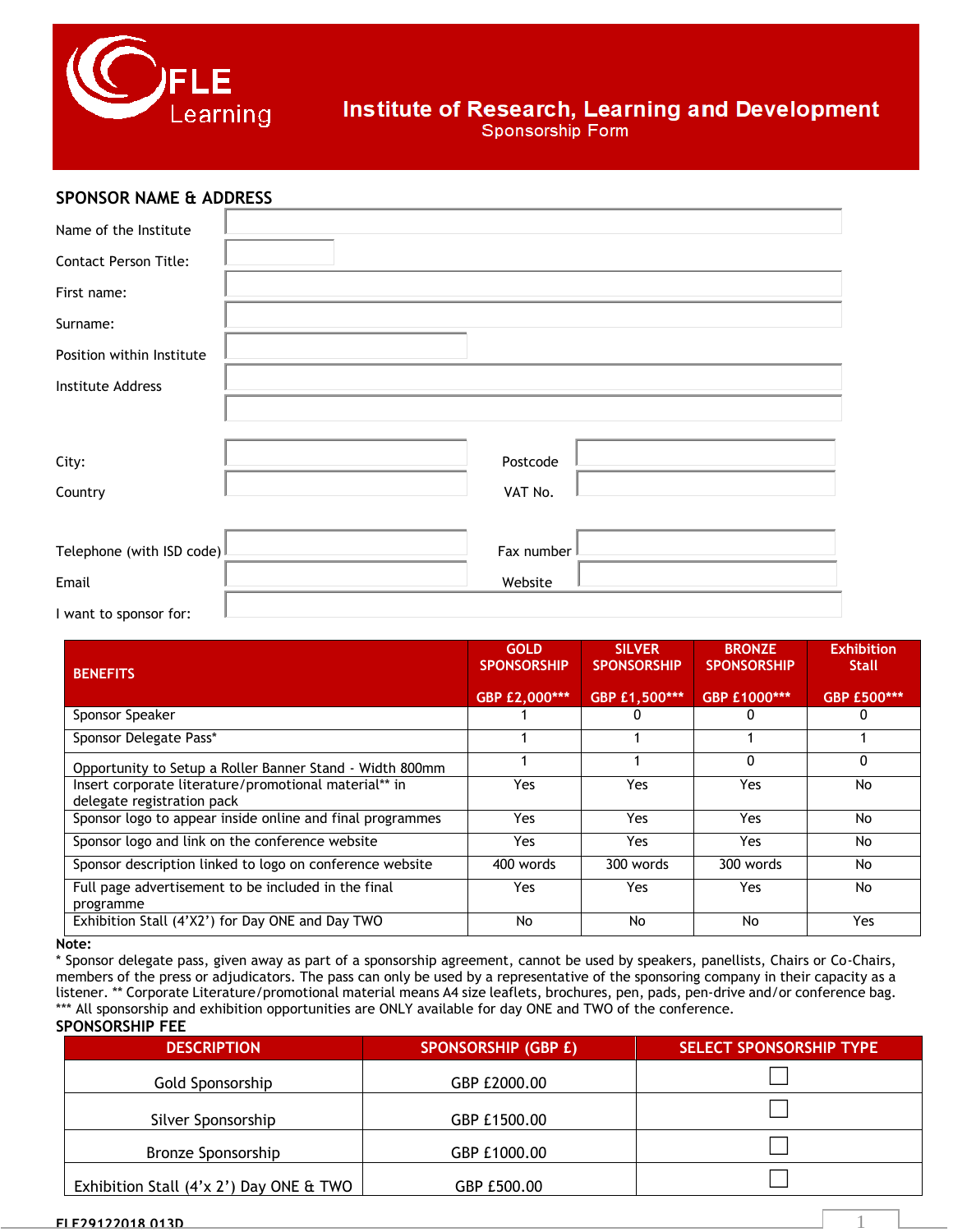### **SPONSOR DELEGATE DETAILS, IF APPLICABLE**

| Title:                    |  |  |  |
|---------------------------|--|--|--|
| First name:               |  |  |  |
| Surname:                  |  |  |  |
| Position within Institute |  |  |  |

# **SPONSOR SPEAKER\*\*\* DETAILS, IF APPLICABLE**

| Title:                                                                                                   |  |  |  |
|----------------------------------------------------------------------------------------------------------|--|--|--|
| First name:                                                                                              |  |  |  |
| Surname:                                                                                                 |  |  |  |
| Position within Institute                                                                                |  |  |  |
| Title of the Presentation:                                                                               |  |  |  |
| NOTE: Gold Sponsorship*** sponsors MUST submit an abstract of 300-500 words along with sponsorship form. |  |  |  |

### **PAYMENT METHOD**

| Kindly select the method of payment: Payment by Telegraphic Transfer $\Box$ Payment by Credit or Debit Card $\Box$ |  |  |
|--------------------------------------------------------------------------------------------------------------------|--|--|
|                                                                                                                    |  |  |

### **Payment by Telegraphic Transfer**

Once we will receive your sponsorship form, we will email you our bank details to transfer funds**. Full sponsorship amount** must be transferred into the FLE bank account. Please note that applications will not be processed without receipt of full payment through Telegraphic Transfer (in GBP £). Bank transfer and receiving charges are to be paid by the sender (Author) and therefore must not be deducted from the registration fee. If the correct amount is not received, you will be asked to pay the balance in cash PLUS GBP £ 25.00 as an administration fee on the first day of event. Please advise your company or bank to write your company details and as reference during transfer of funds.

## **Payment by Credit or Debit Card**

Once we will receive your sponsorship form, we will email you our invoice by using PayPal where you can pay your invoice by debit or credit card. All PayPal charges i.e., transaction *fee* + 20p per *invoice will be paid by the delegate.*

## **PLEASE TICK HOW YOU HEARD ABOUT FLE**

| Current / Previous FLE Delegate | Conference Alert Website |  |
|---------------------------------|--------------------------|--|
| Post / Mailing Letter           | Google Adword            |  |
| <b>FLE Conference</b>           | Other (Please state)     |  |
|                                 |                          |  |

## **TERMS & CONDITIONS**

- 1. **Definitions**
	- 1.1. **FLE Learning**: FLE Learning is a trading name of FLE Leaning Ltd
	- 1.2. 'sponsorship' includes gold sponsorship, silver sponsorship, bronze sponsorship or any other category named by the FLE.
	- 1.3. 'sponsor' means an organisation that is named as one of the gold, silver, bronze sponsorship or any other category named by the FLE.
	- 1.4. 'Sponsor speaker' means any person, organisation or body corporate who submits an abstract of 300-500 words and present a paper in any area that falls within the broad conference theme.
	- 1.5. 'Sponsor delegate' includes any representative of the sponsoring company who will attend the sponsored event in his/her capacity as a listener
	- 1.6. All sponsorship and exhibition opportunities are ONLY available for day ONE and TWO of the conference.
- 2. All sponsorships are non-exclusive and non-negotiable.
- 3. **Application/cancellation of sponsorship**
	- 3.1. Application for sponsorship must be made in writing using the designated sponsorship application form. Invoices will be sent five working days following receipt of signed agreement and must be paid within 30 days of the date of invoicing. Invoices remaining unpaid after 60 days from the date of the invoice, will be eligible for an additional charge on the outstanding amount, this charge will be two percent above the prevailing Bank of England base rate. All invoices must be paid in full 15 days before the conference begins.
	- 3.2. Cancellation of sponsorship will result in a GBP £500 release fee, should the sponsor have benefited from marketing exposure as part of benefits activated in accordance with agreement. If cancellation is made less than one month prior to the conference start date, sponsorship fees will be charged at the full amount.
	- 3.3. Cancellation of sponsorship must be directed in writing to submit@flelearning.ca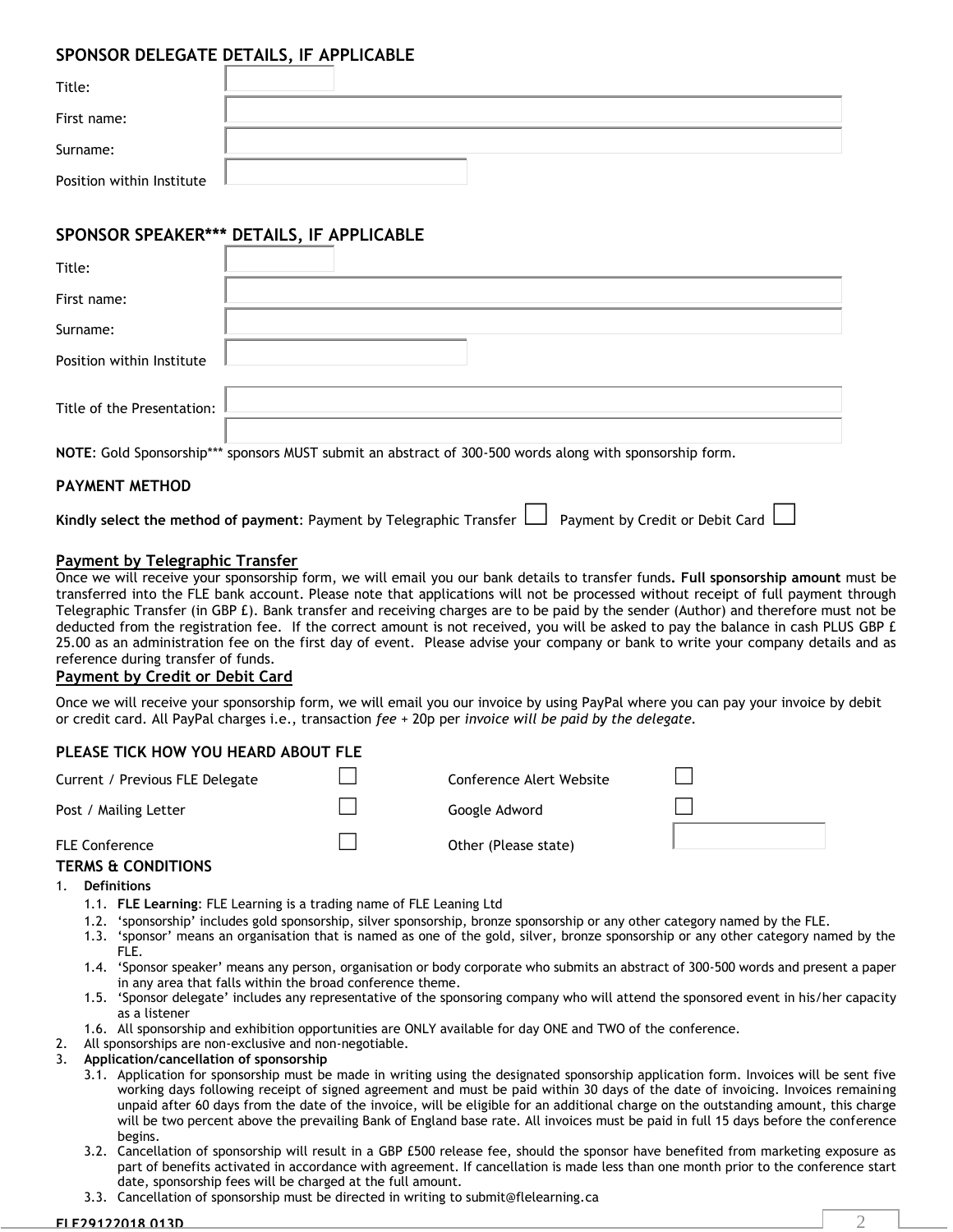### 4. **No deductions or withholdings**

- 4.1. All fees payable to us by you in accordance with the terms contained in this document shall be paid free and clear of all deductions or withholdings whatsoever.
- 4.2. If any deductions or withholdings are required by law to be made from any fees payable to us by you under the terms contained in this document you shall pay such sum as will, after the deduction or withholding has been made, leave us with the same amount as we would have been entitled to receive in the absence of any such requirement to make a deduction or withholding.
- 4.3. If we obtain the benefit of any tax credit or other relief by reference to any such deductions or withholdings, then we shall repay to you such amount as, after such repayment has been made, will leave us in no worse position than we would have been had no such deductions or withholdings been required.
- 5. **Contract acceptance:** The acceptance of the application shall be at the discretion of the FLE, and upon acceptance, becomes a contract. By completing and signing the application, the sponsor agrees to comply with, and be subject to, the terms and conditions contained in this document. FLE reserves the right to refuse or deny sponsorships to prospective companies.

### 6. **Sponsorship and speaking at FLE conference**

- 6.1. Under FLE Policy, speaking opportunities at any FLE conference or event must NOT be linked to sponsorship discussions or financial arrangements of any kind. Neither officers, nor representatives of the Sponsorship Department are authorised to agree, discuss or confirm speaking opportunities at an FLE conference as part of a sponsorship or financial agreement.
- 6.2. Sponsor speaker information must be completed in the registration form by the sponsor in order to obtain the Sponsor speaker badge. Notification of changes to sponsor speaker must be sent via e-mail, to submit@flelearning.ca no later than seven working days prior to the commencement of the conference. No amendments will be made at the event. Only the people on the registration form may attend the conference. No additional badges will be issued at the event.
- 6.3. Gold Sponsorship sponsors MUST submit an abstract of 300-500 words along with sponsorship form to [submit@flelearning.ca](mailto:submit@flelearning.co.uk)
- 6.4. Sponsor speaker registration includes participation in the conference, publication of the contribution in conference abstracts and/or conference proceedings, conference attendance e-certificate, lunch during conference, badge, conference bag and/or conference accessories and coffee breaks.
- 7. **Conference Chair and Co-Chairs:** Conference Chair and Co-Chairs are not authorised to agree sponsorship programmes, costs or benefits. Any sponsorship arrangements made by a Conference Chair and Co-Chairs of the said conference will be subject to amendments to comply with FLE policy.

### 8. **Complimentary sponsor delegate badges**

- 8.1. Sponsor delegate badges, given as part of a sponsorship agreement, cannot be assigned to speakers, panellists, Chair or Co-Chairs, members of the press or adjudicators. A sponsor delegate badge can only be used by a representative of the sponsoring company in their capacity as a listener. Delegate badges must be worn and visible at all times. Sponsor delegate badges entitle the delegate to the same benefits as a paying delegate.
- 8.2. Sponsor delegate badge holders may ONLY attend lunches during conference and coffee breaks.
- 8.3. Sponsor delegate badges cannot be exchanged between colleagues. The delegate badge is valid for the duration of the conference, for the named delegate. Sponsor delegate badges must not be altered or covered.
- 8.4. A Sponsor delegate information must be completed in the registration form by the sponsor in order to obtain the Sponsor delegate badge. Notification of changes to conference staff must be sent via e-mail, to submit@flelearning.ca no later than seven working days prior to the commencement of the conference. No amendments will be made at the event, only the people on the registration form may attend the conference. No additional badges will be issued at the event.
- 8.5. Sponsor delegates are not permitted to invite guests to the conference or exhibition.
- 9. **FLE best practices policy for sponsors:** FLE provides opportunities for sponsors to have direct exposure to conference attendees during the sponsored conference defined in this document. All conference sponsors are expected to abide by the following policy: (1) conference sponsors will not detract from any other company's investment by competing with the sponsored event, e.g., the hosting of an event at the same time as an FLE sponsored event; (2) conference sponsors will not interfere with another sponsor's event either directly or indirectly, e.g., the distribution of brochures or other collateral outside of a designated area. These and other similar actions will be considered unacceptable, and will be prohibited except with the explicit written permission of FLE. All sponsors are subject to the guidelines of this policy. Attendance at the conference signifies agreement to this policy and subsequent consequences if violated.
- 10. **Liability:** Sponsors assume entire responsibility and hereby agree to protect, indemnify, defend and hold the FLE and its employees and agents harmless against all claims, losses and damages to persons or property, government charges or fines and attorney fees arising from or caused by the sponsor's installation, removal, maintenance, occupancy or use of conference premises or a part thereof, excluding any such liability caused by the sole negligence of the venue, its employees and agents.
- 11. **Sponsors delegates and the conference hall:** Law firms cannot display or distribute literature promoting their firm at FLE specialist conference. Sponsors are not permitted to promote or distribute books, magazines, journals or printed literature promoting products or services which are not owned, produced or published by the paying sponsor. Sponsor companies are not permitted to distribute promotional literature on behalf of law firms or law firm associations. Sponsors found to be in breach of the above clauses will be instructed to stop or risk expulsion from the conference venue.

### 12. **Sponsor use of space/promotional materials**

- 12.1. When exhibiting all solicitation, demonstration or other promotional activities must be confined to the limits of the area assigned. No sponsor can distribute promotional materials in a break out room or session. Literature on display shall be limited to reasonable quantities. A company's promotional materials should not interfere with any other company's sponsorship or exhibition. Sponsors need written permission to distribute promotional materials during an event that they are sponsoring. Further, a sponsor is prohibited from distributing copyrighted materials, unless they have written permission to distribute such materials. Law firms and organisations that provide legal advice as part of their day-to-day business cannot distribute promotional materials regarding their firm, partners, employees or exhibit at an FLE conference.
- 12.2. Any space not claimed and occupied for which no special arrangements have been made by noon on the day of the conference, may be removed or reassigned by the FLE to eliminate empty spaces at the conference venue. FLE will not refund against non-use of any agreed services by the sponsor. Sponsors may not assign any space allotted to them to display stand banner.
- 13. **Scheduled conference dates and hours:** Scheduled conference times are from 08:00hrs through to the end of the last working session specified in the programme for each day.
- 14. **Installation of banner:** Sponsors must have display materials unpacked and ready for display, with all packaging cleared away before 08:00hrs on the commencement date of the conference. No work will be permitted once the conference registration desk has opened and the first delegate has arrived. Installation can be completed once delegates have begun the first session.
- 15. **Care of space and building:** The sponsor shall care for and keep occupied space in good order. Special cleaning and dusting of the display equipment and material will be the sponsor's responsibility. Sponsors may not place anything in the common areas. Sponsors, or their agents, must not injure or deface the wall or floors of the building. When such damage appears, the sponsor is liable to the owner of the property so damaged. Electrical wiring must conform to the health and safety regulations of the country in which the event is held. Combustible materials or explosives are not permitted in the exhibition area. All materials shall serve the interests of the conference